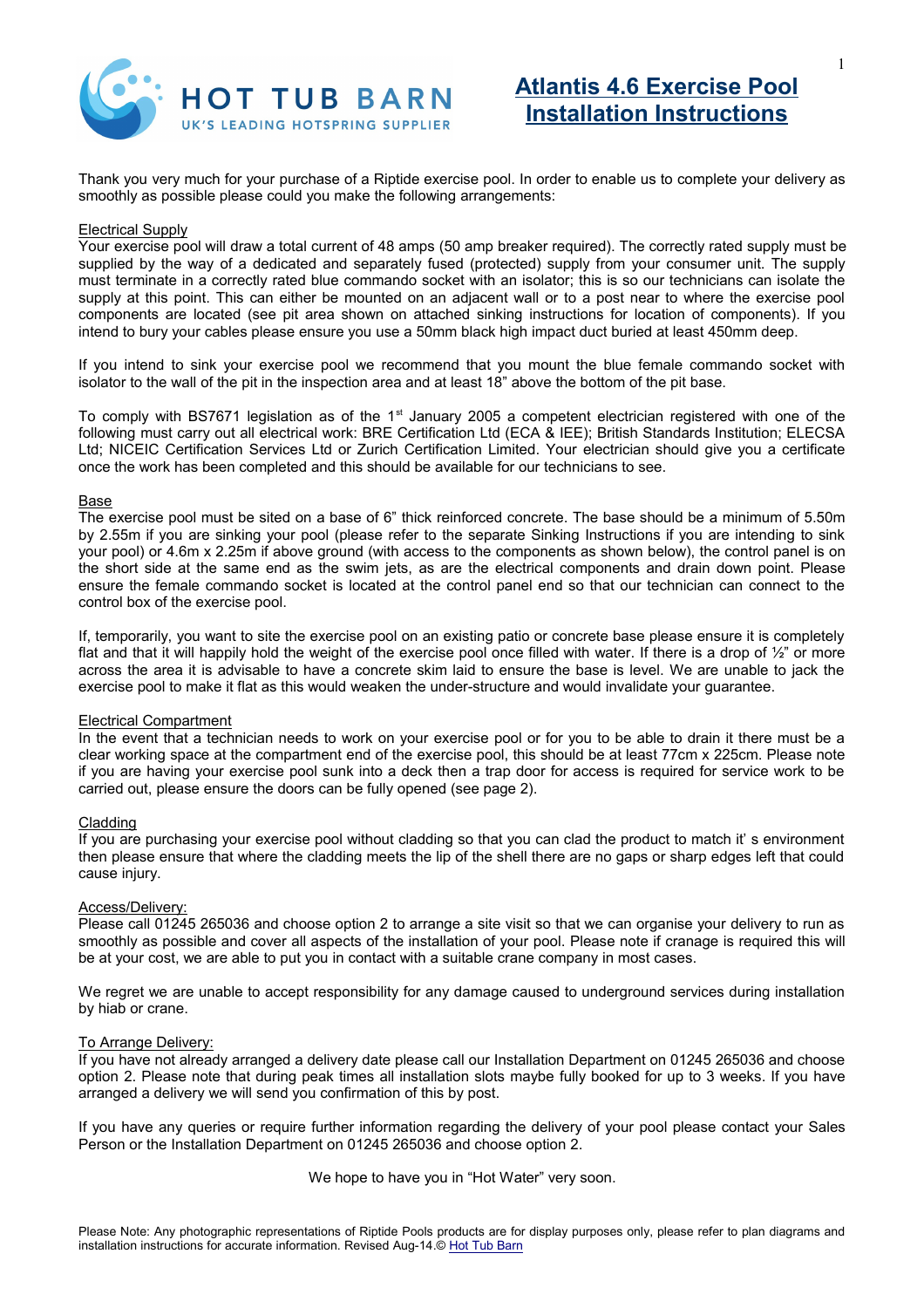# **Instructions and Advice for Sinking Riptide Atlantis 4.6 Exercise Pool Into Gardens and Decks**

# **If you intend to sink or semi sink your exercise pool please read the following carefully.**

When digging your hole, you will need to allow a gap for airflow and tolerance of natural bowing from water volume when filled.



For **minimum** pit size, please allow 150mm gap on all four sides of your pool, with a further 170mm extension (770mm total) at the inspection pit end where the components will need to be accessed. In a pit of this size, rear mounted speakers and water edge lights will not be serviceable and therefore cannot be installed.

For **optimal** pit size, please allow 600mm gap on all four sides of your pool, with a further 170mm extension (770mm total) at the inspection pit end where the components will need to be accessed.